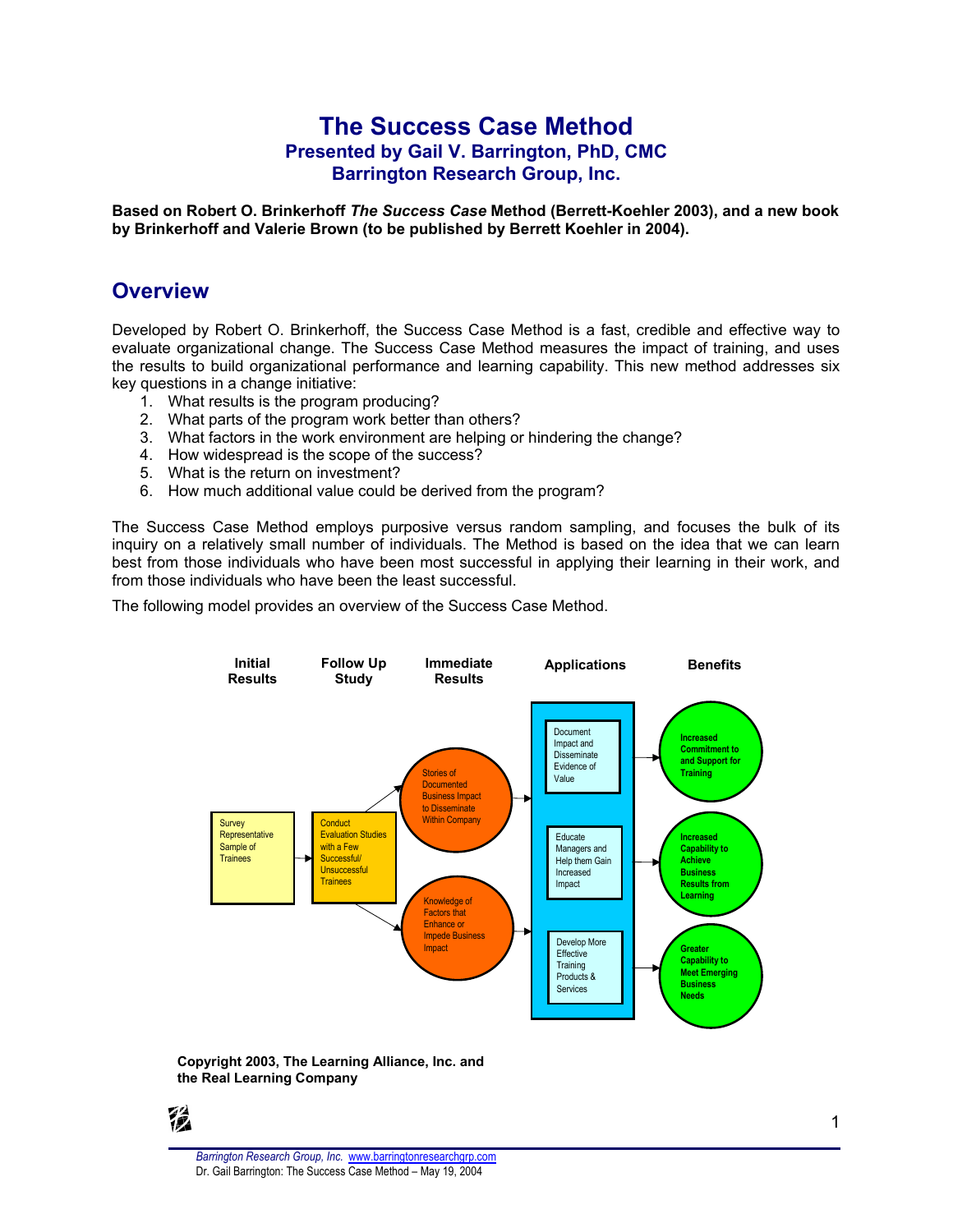# **Implementation**

There are five primary steps to implementing and applying the Success Case Method:

### **1. Focus and plan a Success Case Study**

The purpose of the study should be defined and clarified. Examples of a study purpose include:

- · To determine what parts of a new program are working well, and what parts are not.
- · To provide exemplary models of behaviour and program applications that can be used to inspire and motivate others.

Once the purpose of the study has been defined, key stakeholders should be identified along with their information needs, interests, and concerns. A study design should then be developed taking into account time frame, resource requirements, and other factors.

#### **2. Create the "impact model" that defines what success should look like**

The next step in the Success Case Method is to define success for the program: If the initiative is really working, what will success look like? Impact results should be identified, and an impact model can be developed that focuses on intended results by intended users.

#### **3. Design and implement a survey to search for best and worst cases**

A short survey (five to seven Likert-type questions) can be designed and administered to determine where success is being most/least experienced. The survey may list key behaviours, tasks, actions, tools, etc. that have been associated with success, and respondents are asked to report on which key actions and tools they are using and what results, if any, are being achieved. The surveys are then analyzed, and high and low (if required) performers are identified for followup interviews.

#### **4. Interview and document success and non-success cases**

High and low performers are randomly selected for interviews (usually about 45 minutes in length). One goal of the interviews is to document the very individual ways in which the innovation or intervention has been used. A second goal is to identify and document factors in the organizational environment that facilitate or hinder implementation and adoption. The critical dimensions of success or failure are also explored and documented.

Issues that contribute to success and non-success can be grouped into the following buckets: